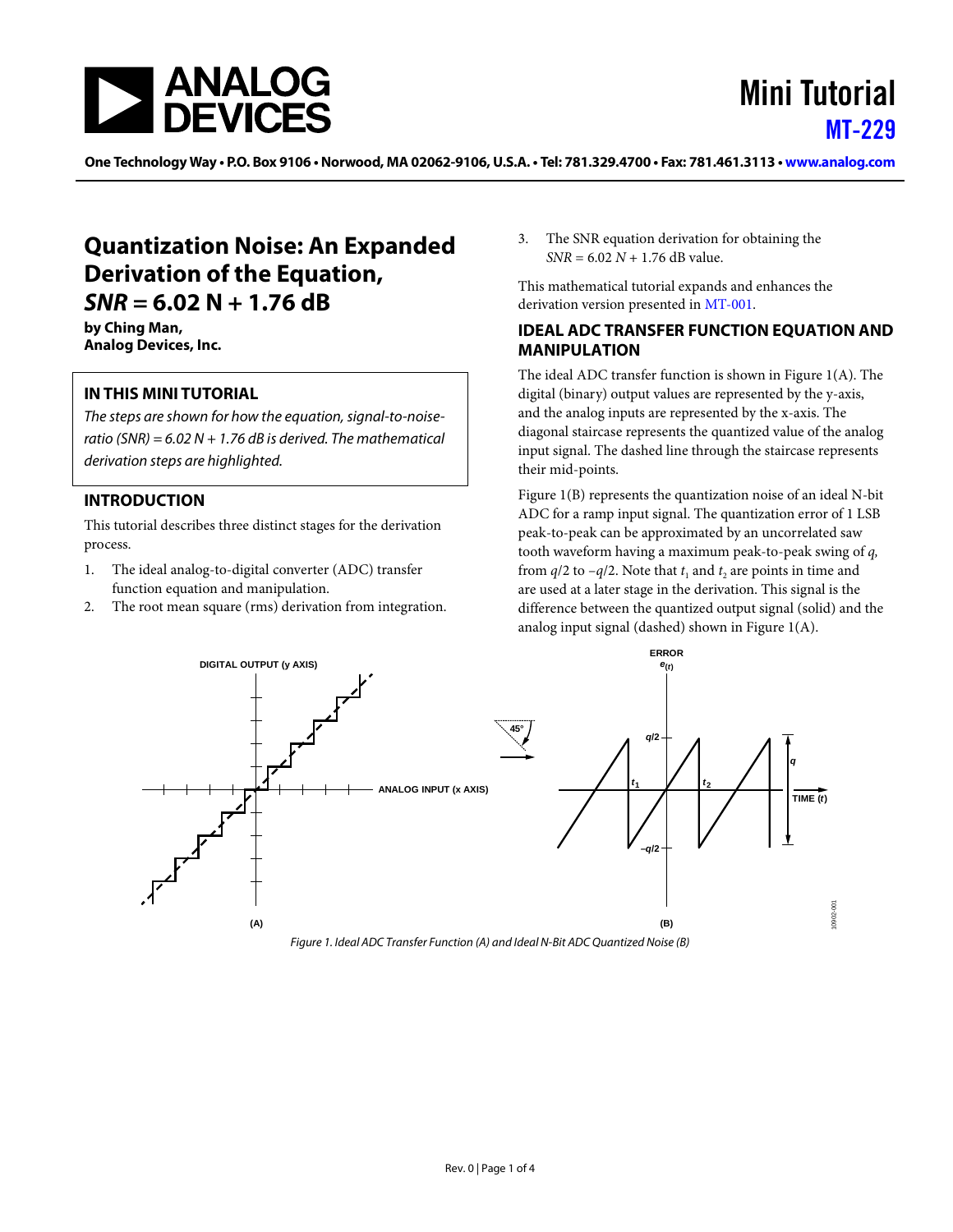The equation of a line is given by

$$
y = mx + c
$$

where:

*y* represents the value on the y-axis.

*m* is the slope.

*x* is the value on the x-axis.

*c* is the intersection point where the line passes through the y-axis at  $x = 0$ .

Therefore, when the equation of a line is applied i[n Figure 2,](#page-1-0)  when c is at  $x = 0$ ,  $y = 0$  (that is, at the origin). The error equation for *e(t)* is

 $e_{(t)} = st + 0$  or simply  $e_{(t)} = st$  (1)

where:

 $e_{(t)}$  is the quantized error. *s* is the slope.

*t* is the time.

This is simply the equation of a straight line

 $y = mx + c$ 

where:  $y = e(t)$ . *m* = *s*.  $x = t$ .  $c = 0$ .

The error, e(t), swings between  $-q/2$  and  $+q/2$  for  $t_1 < t < t_2$ .

At Time  $t_1$  and  $t_2$  in [Figure 1,](#page-0-0) the error  $e(t)$  is given by

$$
e(t_1) = \frac{-q}{2} = st_1
$$
  

$$
t_1 = \frac{-q}{2s}
$$
 (2)

$$
e(t_2) = \frac{q}{2} = st_2
$$
  

$$
t_2 = \frac{q}{2s}
$$
 (3)

Equation 2 and Equation 3 can now relabel the graph for e(t) as shown i[n Figure 2.](#page-1-0) 



*Figure 2. Substitution of Values for*  $t_1$  *and*  $t_2$ 

#### <span id="page-1-0"></span>**RMS DERIVATION**

The root mean square (rms) derivation can now be evaluated by integration and substitution. [Figure 3\(](#page-1-1)A) shows the period, T, over which the integration is performed*.* The mean square of e(t) is shown in [Figure 3\(](#page-1-1)B).

<span id="page-1-1"></span>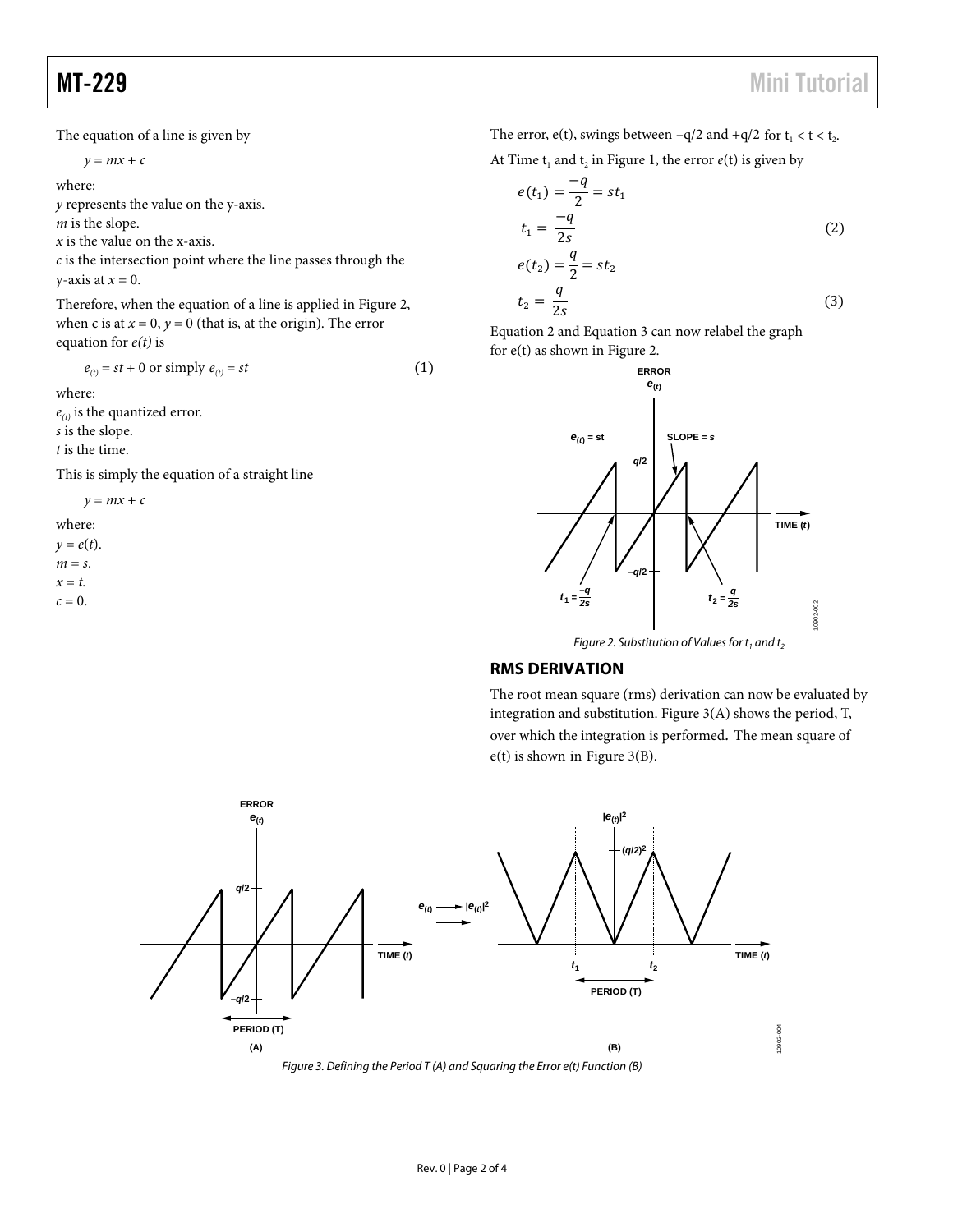## Mini Tutorial **MT-229**

The mean square error  $e(t)$ , is computed, over the period T, where the Time t is defined by Equation 2 and Equation 3,

$$
t_1 = \frac{-q}{2s}
$$
,  $t_2 = \frac{+q}{2s}$ ,

Equating and defining the base for the period T i[n Figure 3](#page-1-1) as,

$$
T = t2 - t1
$$
  
\n
$$
T = \frac{q}{2s} + \frac{q}{2s}
$$
  
\n
$$
\therefore T = \frac{q}{s}
$$
 (4)

mean square error,

$$
\overline{e}^2_{(t)} = \int_{t_1}^{t_2} \frac{(st)^2}{T} dt = \frac{q^2}{12}
$$
 (5)

is derived as follows by evaluating the mean square error from integration:

$$
\overline{e}^{2}_{(t)} = \int_{t_1}^{t_2} \frac{\frac{(st)^2}{4}}{\frac{q}{s}} dt = \int_{t_1}^{t_2} \frac{(st)^2}{4} \times \frac{s}{q} dt
$$
\n
$$
\overline{e}^{2}_{(t)} = \frac{s}{q} \int_{t_1}^{t_2} (st)^2 dt
$$
\n
$$
= \frac{s}{q} \int_{t_1}^{t_2} s^2 t^2 dt = \frac{s^3}{q} \int_{t_1}^{t_2} t^2 dt
$$
\n
$$
= \frac{s^3}{q} \left[ \frac{t^3}{3} \right]_{t_1}^{t_2}
$$
\n
$$
= \frac{s^3}{q} \left[ \frac{t^3}{3} \right]_{t_1}^{t_2} - \frac{t^3}{3} \Big|_{t_1} \Big]
$$
\n(6)

Substituting for upper and lower limits for  $t_2$  and  $t_1$ ,

$$
= \frac{s^3}{q} \left[ \frac{\left(\frac{q}{2s}\right)^3}{3} + \frac{\left(\frac{q}{2s}\right)^3}{3} \right] = \frac{s^3}{q} \left[ 2 \frac{\left(\frac{q}{2s}\right)^3}{3} \right]
$$
  

$$
= \frac{s^3}{q} \times 2 \left[ \frac{\frac{q^3}{8s^3}}{\frac{3}{1}} \right] = \frac{s^3}{q} \times 2 \left[ \frac{q^3}{8s^3} \times \frac{1}{3} \right]
$$
  

$$
= \frac{s^3}{q} \times 2 \times \frac{q^3}{8s^3} \times \frac{1}{3}
$$
  

$$
= \frac{\frac{s^3}{q}}{q} \times 2 \times \frac{q^3}{8s^3} \times \frac{1}{3}
$$
  

$$
= \frac{q^2}{4} \times \frac{1}{3}
$$

Therefore, the derived mean square error,

$$
\overline{e}^2_{(t)} = \frac{q^2}{12}
$$
 QED

Evaluating the root mean square error e(t), can be found from

$$
\sqrt{\left(\overline{e}^{2}_{(t)}\right)} = \sqrt{\frac{q^{2}}{12}} = \frac{q}{\sqrt{12}} = \frac{q}{\sqrt{(4 \times 3)}} = \frac{q}{2\sqrt{3}}
$$

Therefore, the rms quantized error e(t),

$$
\sqrt{\left(\overline{e}^2_{(t)}\right)} = \frac{q}{2\sqrt{3}}\tag{7}
$$

The theoretical signal-to-noise ratio can be calculated,

assuming an average full-scale (FS) sinewave,  $\overline{V_{(t)}}$ , as the input signal where

$$
\overline{V_{(t)}} = \frac{q2^N}{2} \sin(2\pi ft) \tag{8}
$$

For a sinewave to be converted to an rms value, simply multiply by  $\frac{1}{\sqrt{2}}$  or by 0.707. Hence,  $\overline{V_{(t)}} \times \frac{1}{\sqrt{2}}$ . Therefore, the root mean square of the input sinewave is given as

$$
\sqrt{\overline{V}^2_{(t)}} = \frac{q2^N}{2\sqrt{2}} \sin(2\pi ft) \tag{9}
$$

#### **SNR DERIVATION**

The SNR equations in dB, where the  $6.02$  N + 1.76 dB, can now be derived from this point.

From Equation 9, the maximum amplitude occurs when sine (90°) = 1. The rms (FS) sinewave input  $V(t)$  signal can now be written as

$$
\sqrt{\overline{V}^2_{(t)}} = \frac{q2^N}{2\sqrt{2}}
$$
\n(10)

The rms signal-to-noise ratio, for an ideal N-bit converter (Equation 10, for example) with respect to the rms value of quantization noise (for example, Equation 7), hence<br> $(Fquation 10)/(Fquation 7)$ , can now be computed in dB  $(Fa$ uation 10)/ $(Fa)$ 

$$
SNR = 20 \log_{10} \frac{RMS \text{ value of } FS \text{ input}}{RMS \text{ value of } q \text{ unitization noise}}
$$
\n
$$
SNR = 20 \log_{10} \frac{RMS \text{ value of } FS \text{ input}}{\left(\sqrt{V^2(t)}\right)}
$$
\n
$$
SNR = 20 \log_{10} \left[\frac{\sqrt{V^2(t)}}{\sqrt{V^2(t)}}\right]
$$
\n
$$
= 20 \log_{10} \left[\frac{q2^N}{\frac{2\sqrt{2}}{2\sqrt{3}}}\right]
$$
\n
$$
= 20 \log_{10} \left[\frac{q2^N}{2\sqrt{2}} \times \frac{2\sqrt{3}}{q}\right]
$$
\n
$$
= 20 \log_{10} \left[\frac{q2^N}{2\sqrt{2}} \times \frac{\frac{2\sqrt{3}}{q}}{\frac{2\sqrt{3}}{2\sqrt{3}}}\right]
$$
\n
$$
= 20 \log_{10} \left[\frac{2^N}{1} \times \frac{\sqrt{3}}{\sqrt{2}}\right]
$$
\n
$$
= 20 \log_{10} \left[2^N \times \sqrt{\frac{3}{2}}\right]
$$

$$
= 20 \log_{10} [2]^N + 20 \log_{10} \left[\frac{3}{2}\right]^{\frac{1}{2}}
$$
  
=  $N \times 20 \log_{10} (2) + \frac{1}{2} \times 20 \log_{10} \left(\frac{3}{2}\right)$ 

Rev. 0 | Page 3 of 4